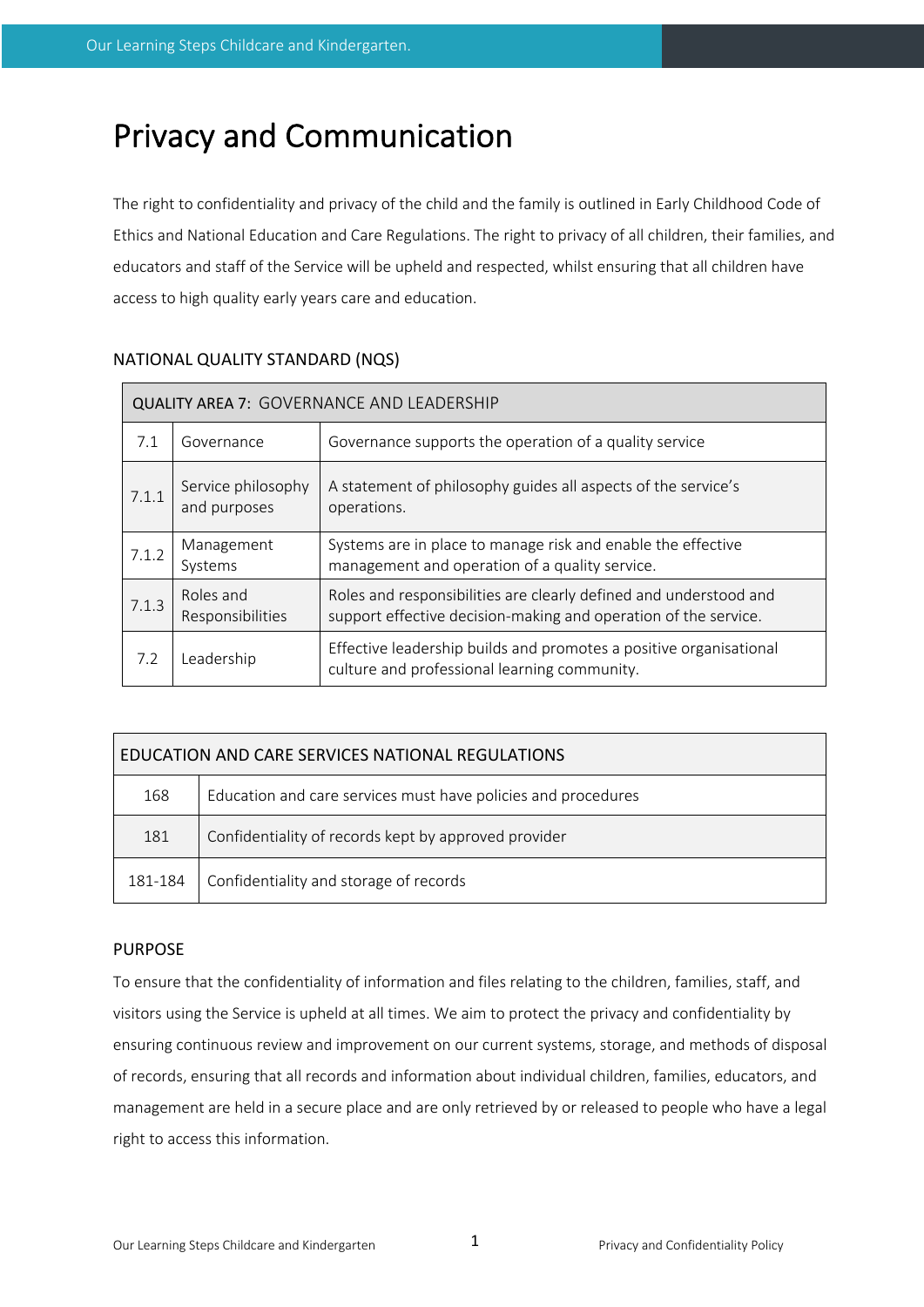#### SCOPE

This policy applies to children, families, staff, management, and visitors of the Service.

#### IMPLEMENTATION

Early Childhood Services are required to comply with Australian privacy law which includes the *Privacy Act 1988* (the Act) which was amended in February 2017, with changes taking effect on February 22, 2018.

The new law introduces a Notifiable Data Breaches (NDB) scheme that requires Early Childhood Services, Family Day Care Services, and Out of School Hours Care Services to provide notice to the Office of the Australian Information Commissioner (formerly known as the Privacy Commissioner) and affected individuals of any data breaches that are "likely" to result in "serious harm."

Businesses that suspect an eligible data breach may have occurred, must undertake a reasonable and expeditious assessment to determine if the data breach is likely to result in serious harm to any individual affected. A failure to notify that is found to constitute a serious interference with privacy under the Privacy Act may result in a fine of up to \$360,000 for individuals or \$1.8 million for organisations. In order to comply, services are required to follow the Australian Privacy Principles (APPs), which are contained in Schedule 1 of the *Privacy Act 1988* (Privacy Act).

In particular, the principles cover how personal information can be used and disclosed (including overseas), keeping personal information secure, and the open and transparent management of personal information.

#### The principles cover:

- The open and transparent management of personal information, including having a privacy policy
- An individual having the option of transacting anonymously or using a pseudonym where practicable
- The collection of solicited personal information and receipt of unsolicited personal information including giving notice about collection
- How personal information can be used and disclosed (including overseas)
- Maintaining the quality of personal information
- Keeping personal information secure
- Right for individuals to access and correct their personal information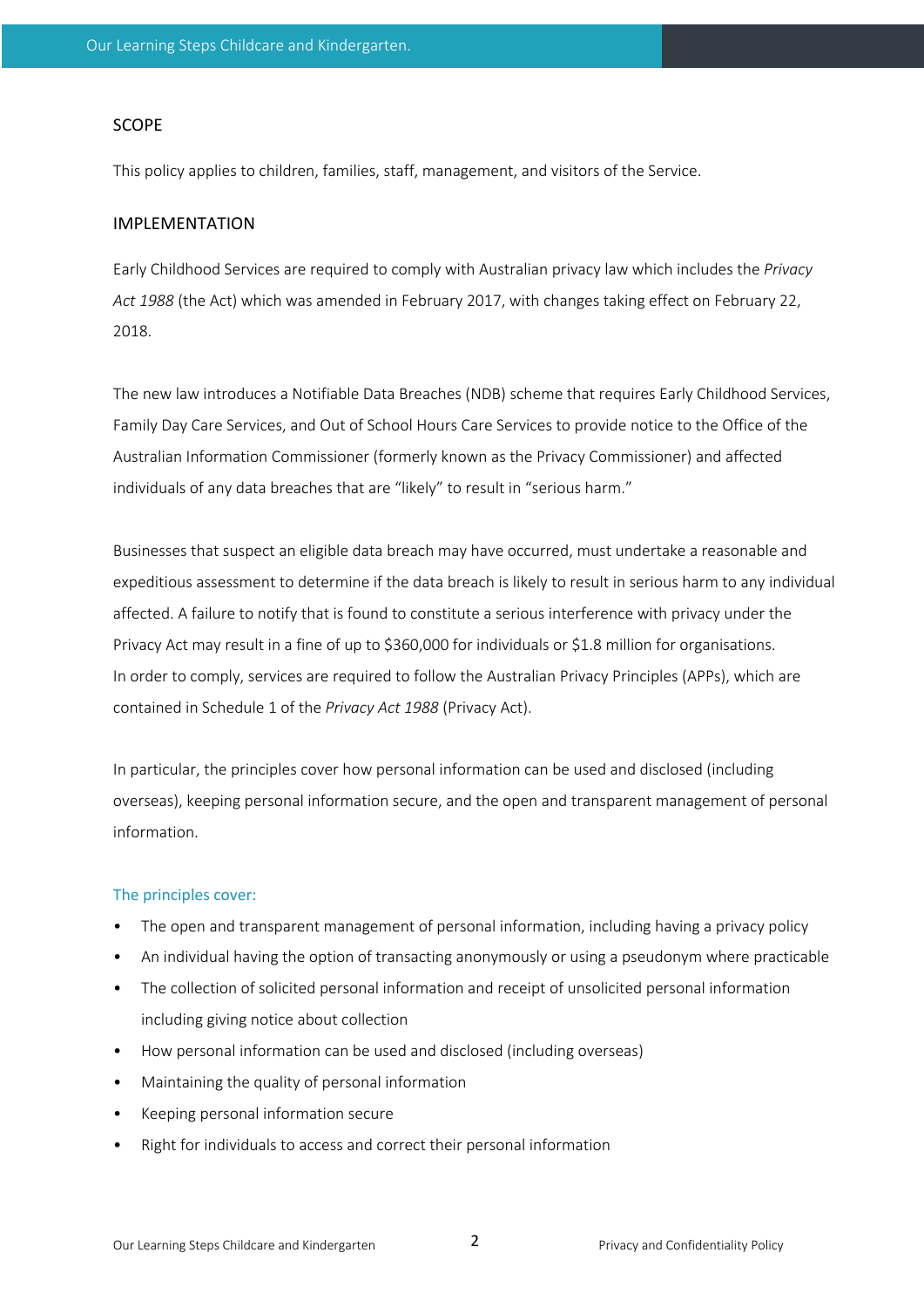The APPs place more stringent obligations on APP entities when they handle 'sensitive information'.

Sensitive information is a type of personal information and includes information about an individual's:

- Health (including predictive genetic information)
- Racial or ethnic origin
- Political opinions
- Membership of a political association, professional or trade association or trade union
- Religious beliefs or affiliations
- Philosophical beliefs
- Sexual orientation or practices
- Criminal record
- Biometric information that is to be used for certain purposes
- Biometric templates.

## Australian Privacy Principles (APPs)

APP 1 – Open and transparent management of personal information Ensures that APP entities manage personal information in an open and transparent way. This includes having a clearly expressed and up to date APP privacy policy.

APP 2 – Anonymity and Pseudonymity Requires APP entities to give individuals the option of not identifying themselves, or of using a pseudonym. Limited exceptions apply.

APP 3 – Collection of solicited personal information Outlines when an APP entity can collect personal information that is solicited. It applies higher standards to the collection of 'sensitive' information.

APP 4 – Dealing with unsolicited personal information Outlines how APP entities must deal with unsolicited personal information.

APP 5 – Notification of the collection of personal information Outlines when and in what circumstances an APP entity that collects personal information must notify an individual of certain matters.

APP 6 – Use or disclosure of personal information Outlines the circumstances in which an APP entity may use or disclose personal information that it holds.

#### APP 7 – Direct marketing

An organisation may only use or disclose personal information for direct marketing purposes if certain conditions are met.

APP 8 – Cross-order disclosure of personal information Outlines the steps an APP entity must take to protect personal information before it is disclosed overseas.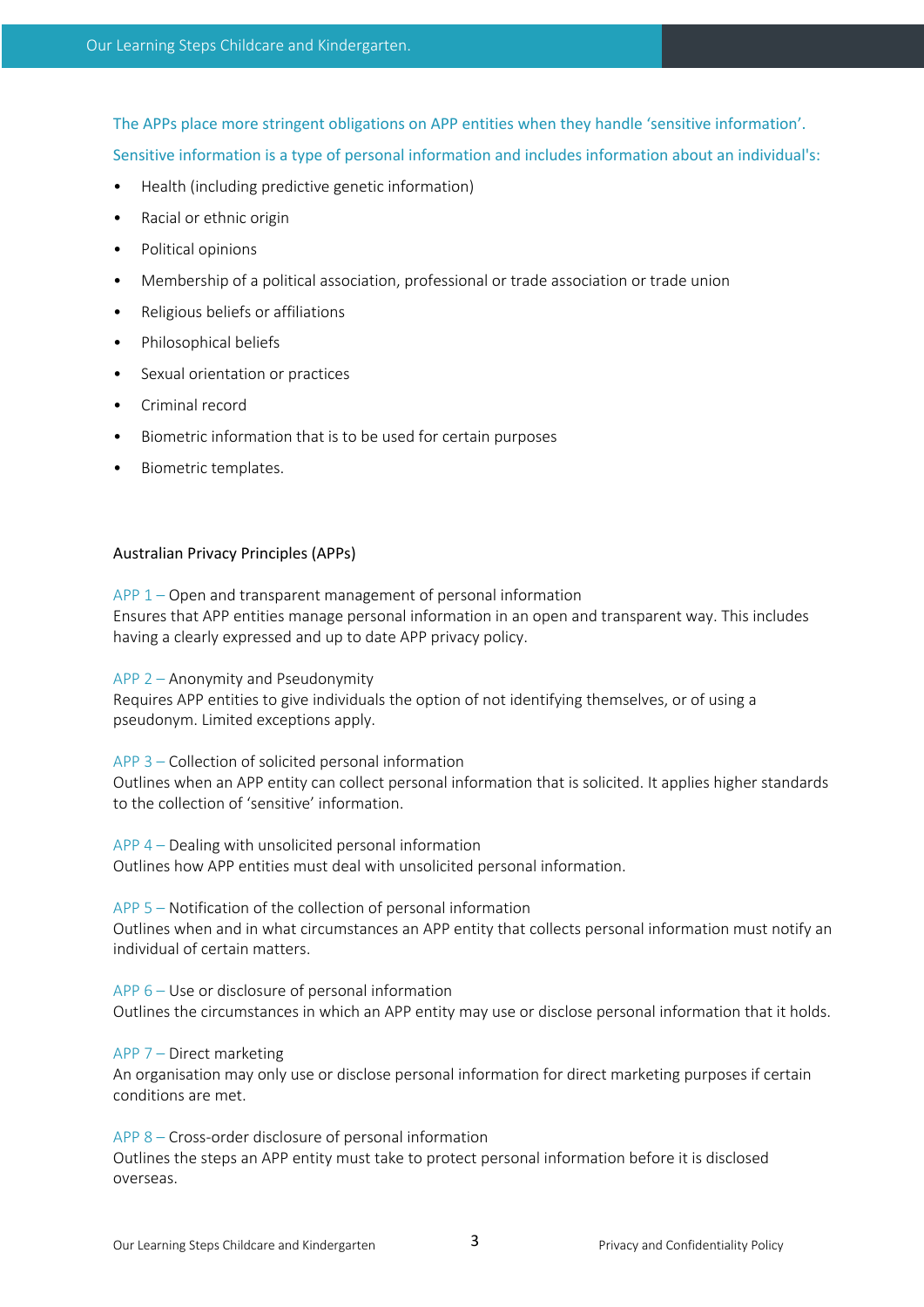APP 9 – Adoption, use or disclosure of government related identifiers

Outlines the limited circumstances when an organisation may adopt a government related identifier of an individual as its own identifier, or use or disclose a government related identifier of an individual.

#### APP 10 – Quality of personal information

An APP entity must take reasonable steps to ensure the personal information it collects is accurate, up to date and complete. An entity must also take reasonable steps to ensure the personal information it uses or discloses is accurate, up to date, complete and relevant, having regard to the purpose of the use or disclosure.

#### APP 11 – Security of personal information

An APP entity must take reasonable steps to protect personal information it holds from misuse, interference and loss, and from unauthorised access, modification or disclosure. An entity has obligations to destroy or de-identify personal information in certain circumstances.

#### APP 12 – Access to personal information

Outlines an APP entity's obligations when an individual requests to be given access to personal information held about them by the entity. This includes a requirement to provide access unless a specific exception applies.

#### APP 13 – Correction of personal information

Outlines an APP entity's obligations in relation to correcting the personal information it holds about individuals.

#### Management will:

- Provide Staff and Educators with relevant information regarding changes to law and Service policy.
- Ensure all relevant staff understand the requirements under Australia's privacy law.
- Maintain currency with the Australian Privacy Principles (this may include delegating a staff member to oversee all privacy-related activities to ensure compliance).
- Ensure personal information is protected in accordance with our obligations under the *Privacy Act 1988* and *Privacy Amendments (Enhancing Privacy Protection) Act 2012.*
- Ensure all records and documents are maintained and stored in accordance with Education and Care Service National Regulations.
- Ensure the service acts in accordance with the requirements of the Privacy Principles and *Privacy Act 1988* by developing, reviewing, and implementing procedures and practices that identify:
	- o the name and contact details of the service;
	- o what information the service collects and the source of information;
	- o why the information is collected;
	- o who will have access to the information;
	- o collection, storage, use, disclosure, and disposal of personal information collected by the service;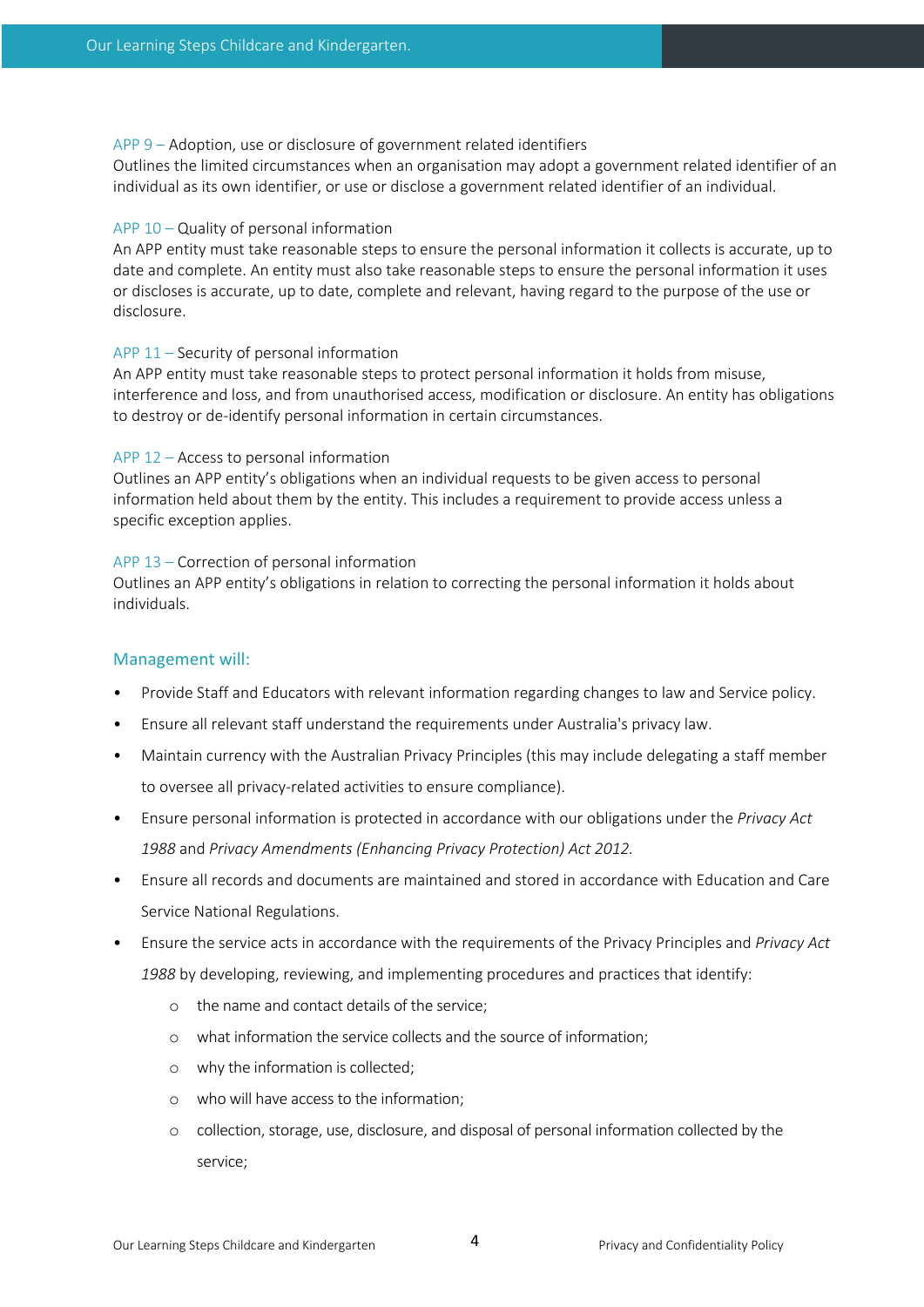- o any law that requires the particular information to be collected;
- o adequate and appropriate storage for personal information collect by the service;
- o protection of personal information from unauthorised access.
- Ensure the appropriate and permitted use of images of children.
- Ensure all employees, students, volunteers, and families are provided with a copy of this policy.
- Deal with privacy complaints promptly and in a consistent manner*,* following the Service's Grievance Procedures.
- Ensure families only have access to the files and records of their own children.
- Ensure information given to Educators will be treated with respect and in a professional and confidential manner.
- Ensure child and staff files are stored in a locked and secure cabinet.
- Ensure Information relating to staff employment will remain confidential and available only to the people directly involved with making personnel decisions.
- Ensure that information shared with us by the family will be treated as confidential unless told otherwise.

### A Nominated Supervisor will:

- Adhere to centre policies and procedures, supporting management.
- Ensure educators, staff, volunteers, and families are aware of the privacy and confidentiality policy.
- Ensure the service obtains consent from parents and/or guardian of children who will be photographed or videoed by the service.
- Ensure families only have access to the files and records of their own children.
- Ensure that information given to Educators will be treated with respect and in a confidential and professional manner.
- Ensure only necessary information regarding the children's day-to-day health and wellbeing is given to non-primary contact educators; for example food allergy information.
- Not discuss individual children with people other than the family of that child, except for the purposes of curriculum planning or group management. Communication in other settings must be approved by the family beforehand.
- Ensure that information shared with us by the family will be treated as confidential unless told otherwise.

## Responsible Persons and Staff will:

Read and adhere to the privacy and confidentiality policy at all times.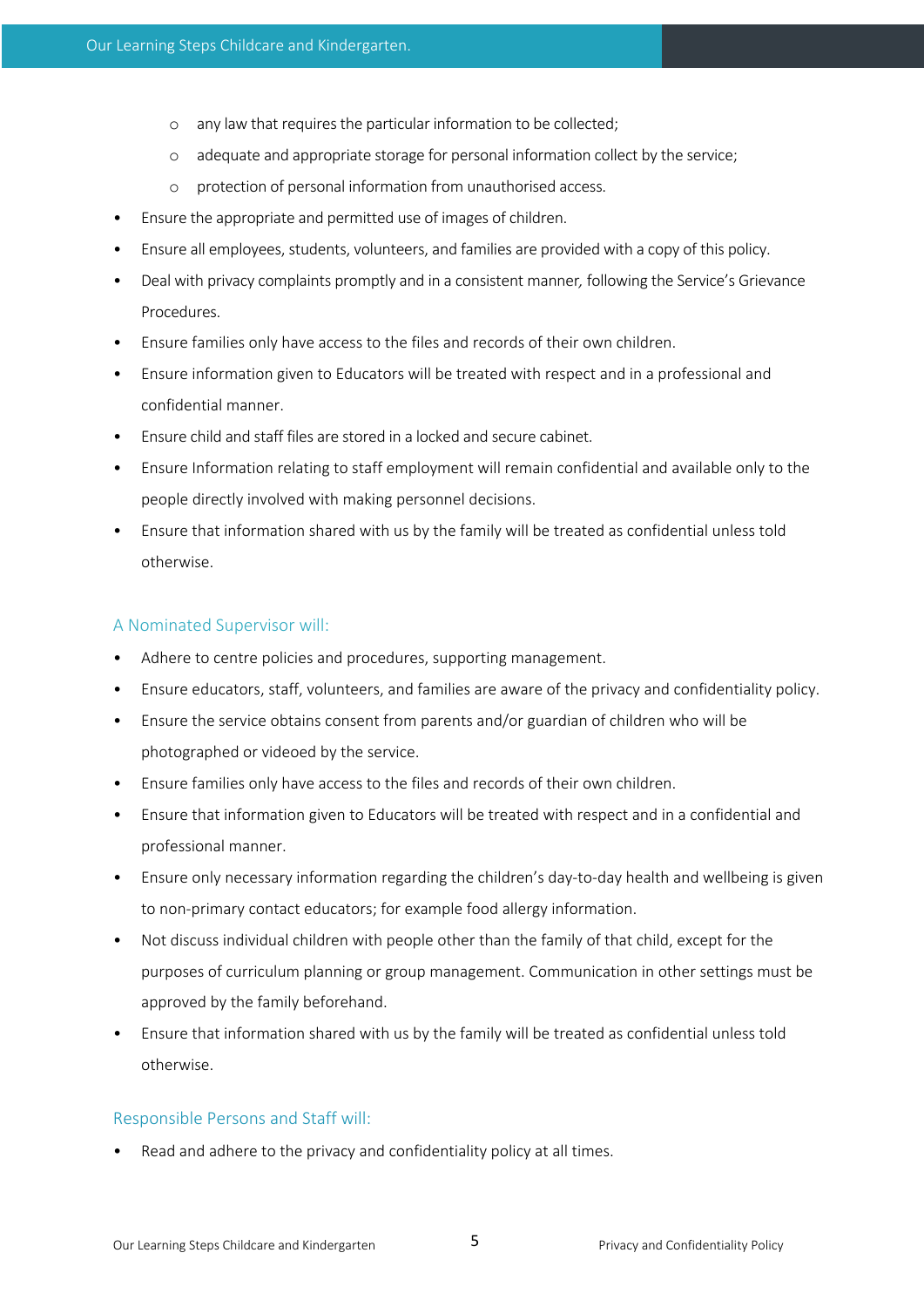- Ensure documented information and photographs of children are kept secure but may be accessed at any time by the child's parents or guardian.
- Ensure families only have access to the files and records of their own children.
- Treat private and confidential information with respect in a professional manner.
- Will not discuss individual children with people other than the family of that child, except for the purposes of curriculum planning or group management. Communication in other settings must be approved by the family beforehand.
- Ensure that information shared with us by the family will be treated as confidential unless told otherwise.
- Maintain individual and Service information and store documentation according to this policy at all times.
- Not to share information about the individual or service, management information, or other staff as per legislative authority.

## Personal information our service may request in regards to children:

- $\Box$  Parent contact details
- $\Box$  Emergency contact details and persons authorised to collect individual children
- $\Box$  Children's health requirements
- $\square$  Immunisation records
- $\Box$  Developmental records and summaries
- $\square$  External agency information
- $\Box$  Custodial arrangements
- $\Box$  Incident reports
- $\square$  Medication reports
- $\square$  Child care benefit and child care rebate information
- $\Box$  Medical records
- $\square$  Permission forms

## Personal information our service may request in regards to staff:

- $\Box$  Personal details
- $\square$  Tax information
- $\Box$  Working contract
- $\square$  Emergency contact details
- $\Box$  Medical details
- $\square$  Immunisation details
- $\Box$  Working with children check
- $\square$  Qualifications
- $\Box$  Medical history
- $\square$  Resume
- $\square$  Superannuation details